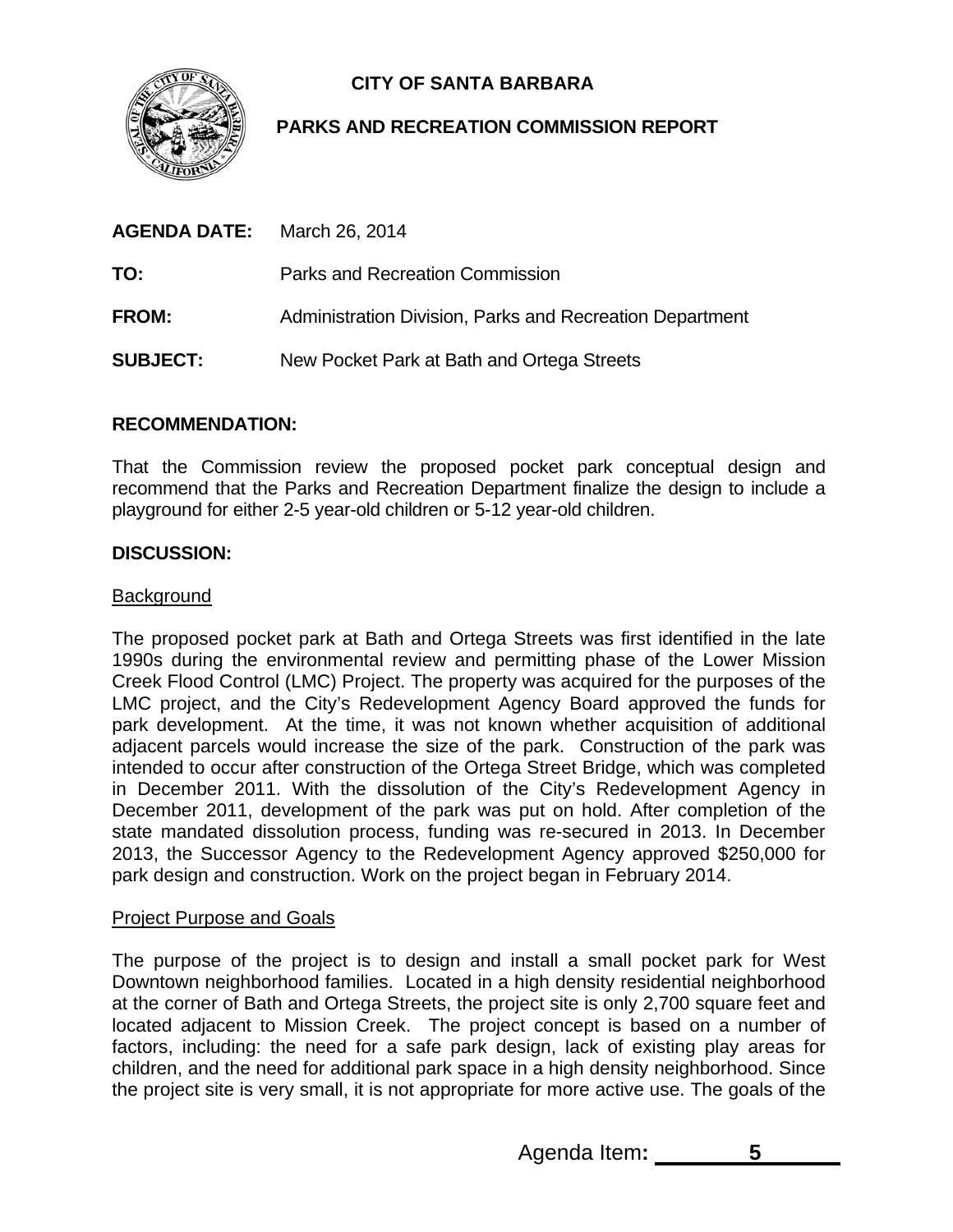Parks and Recreation Commission Report New Pocket Park at Bath and Ortega Streets March 26, 2014 Page 2

project are to enhance the neighborhood, provide safe recreation opportunities, and achieve a sustainable park design. A sustainable park design would maximize the aesthetics benefits of the park, while minimizing maintenance requirements and ongoing use of resources, as well as support the City's water quality objectives.

#### Project Description

The proposed pocket park includes the installation of a playground, lighting, fencing, landscaping, mulch, irrigation, and site amenities including permeable pavers, benches, trash/recycling cans, and signage. The playground, including the required surrounding safety area, will require between 870 and 1,100 square feet of the project site. The site would be fenced using decorative iron similar to the fence at Parqué de Los Niños in the lower Westside neighborhood. The park will have one entrance on Ortega Street. Park lighting will match the existing street lighting. The project also includes new landscaping, mulch and installation of pavers in the adjacent parkways. Given the City's recent Stage One Drought declaration and the significant potential for prolonged drought conditions, as well as mandated reductions in water use, the project design does not include turf and includes permeable surfaces.

#### Project Concept Design Development

Department staff developed three project concepts in preparation for a neighborhood meeting held on March 13, 2014. The intent of the concepts was to illustrate and solicit feedback on three potential options for park design. The options included: 1) a playground for 2-5 year-old children, 2) stationary adult fitness stations, and 3) a passive park with boulders and sitting benches. All three concepts included similar other amenities including trash/recycling cans, benches, lighting, landscaping, permeable pavers, and fencing.

#### Neighborhood Outreach and Project Concept Review

Department staff developed and distributed a flyer to 335 residential addresses via U.S. Postal Service first class mail (Attachment 1). The mailing area was bounded by Haley, Chapala, and Carrillo Streets and U.S. Highway 101. Staff also posted the flyer on Next Door, and circulated the announcement to the Parks and Recreation Commission and Neighborhood Advisory Committee.

The neighborhood meeting included an estimated 24 adults and 8 children as well as 5 City staff. Adults included Parks and Recreation Commissioners Beebe Longstreet, Lesley Wiscomb, Olivia Uribe, and Jim Heaton. Neighborhood Advisory Committee members included Brittany Heaton and Sebastian Aldana. Councilmember Gregg Hart also attended the meeting.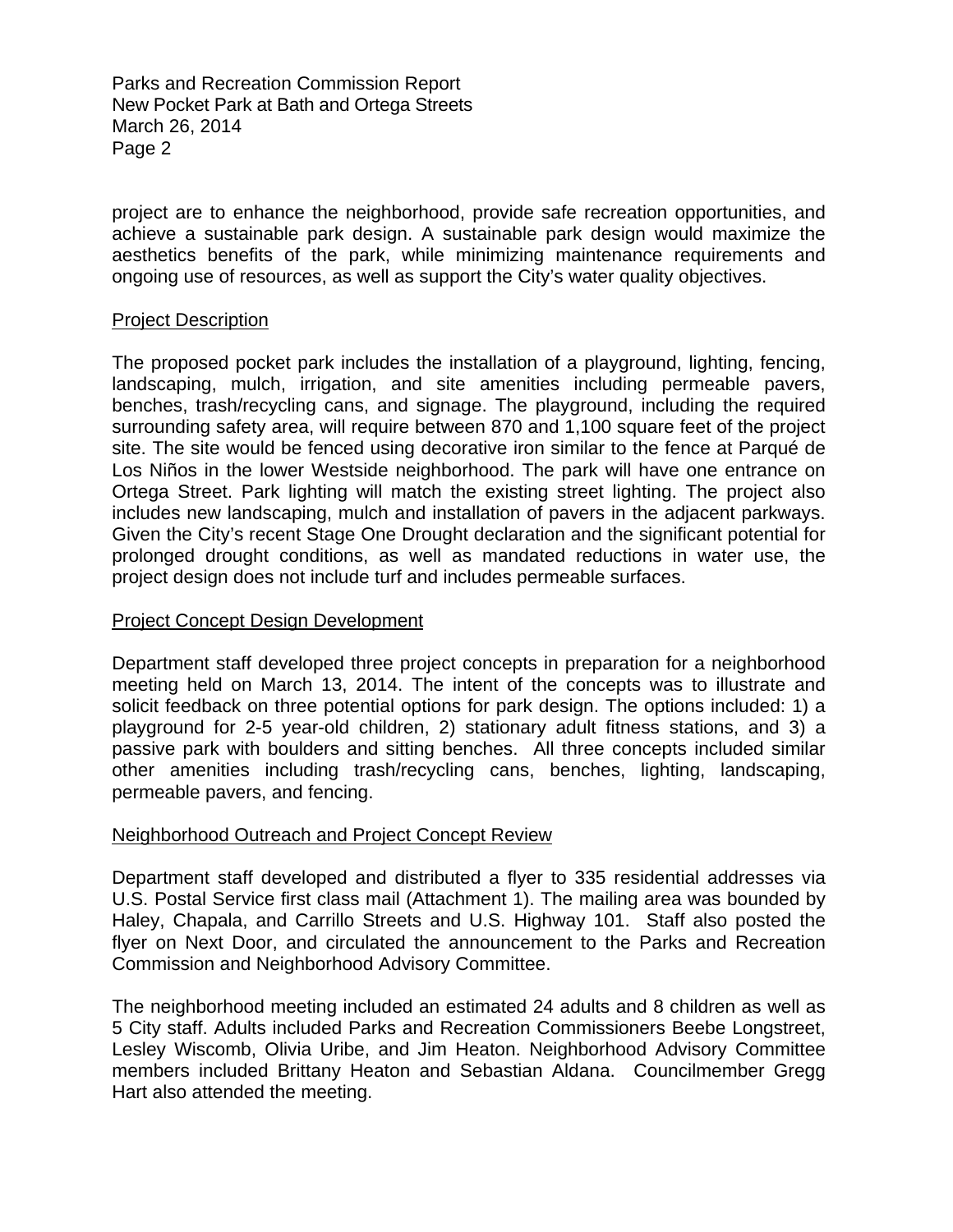Parks and Recreation Commission Report New Pocket Park at Bath and Ortega Streets March 26, 2014 Page 3

After the staff presentation and a period of questions, meeting attendees provided input on their concerns and preferences for park design. There was a range of support for the three concepts as well as suggestions for park designs that could combine one or more of the concepts. Key discussion points included:

- Limitations associated with the small area available for park development
- Considerations for safety (traffic, lighting, fencing, gates, and potential for illegal activity)
- Landscaping options, including tree and plant selection, and mulch
- Benefits of various design options
	- o Need for children's play areas
	- o Opportunities to promote adult fitness
	- o Ability to mix adult fitness and children's play
	- o Advantages of an open space respite, and potential for dog use
	- o Ability to mix open space with some play elements

After much discussion, meeting attendees voted on the three concept proposals as well as three additional proposals developed through the meeting discussion. Each attendee could vote for up to two options. As shown in the table below, the majority of attendees selected a park design with a children's play structure. There was almost equal support for a play structure that would serve older children as one that would serve younger children. While there was some support for adult fitness equipment in general, many attendees suggested that one of the City's beach parks would provide a better location and serve more residents.

| <b>Options</b>                                    | <b>Vote Count</b> |
|---------------------------------------------------|-------------------|
| Children's Play Structure (2-5 year-olds)         | 10                |
| Children's Play Structure (5-12 year-olds)        |                   |
| <b>Adult Exercise Equipment</b>                   |                   |
| <b>Passive Space</b>                              |                   |
| Hybrid – Adult Equipment and Children's Play area |                   |
| Hybrid - Open Space and Children's Play Sculpture |                   |

#### Revised Project Concept Design

Based on the input from the neighborhood meeting, staff revised the project concept design (Attachment 2). Revisions include relocation of the park entrance to Ortega Street, inclusion of an entry gate, and reorientation of the play structure toward Ortega Street. Since there was interest in play features for older children, staff prepared concept plans that outline the footprint required for a smaller playground geared toward 2-5 year-old children (870 square feet), and the footprint for a larger